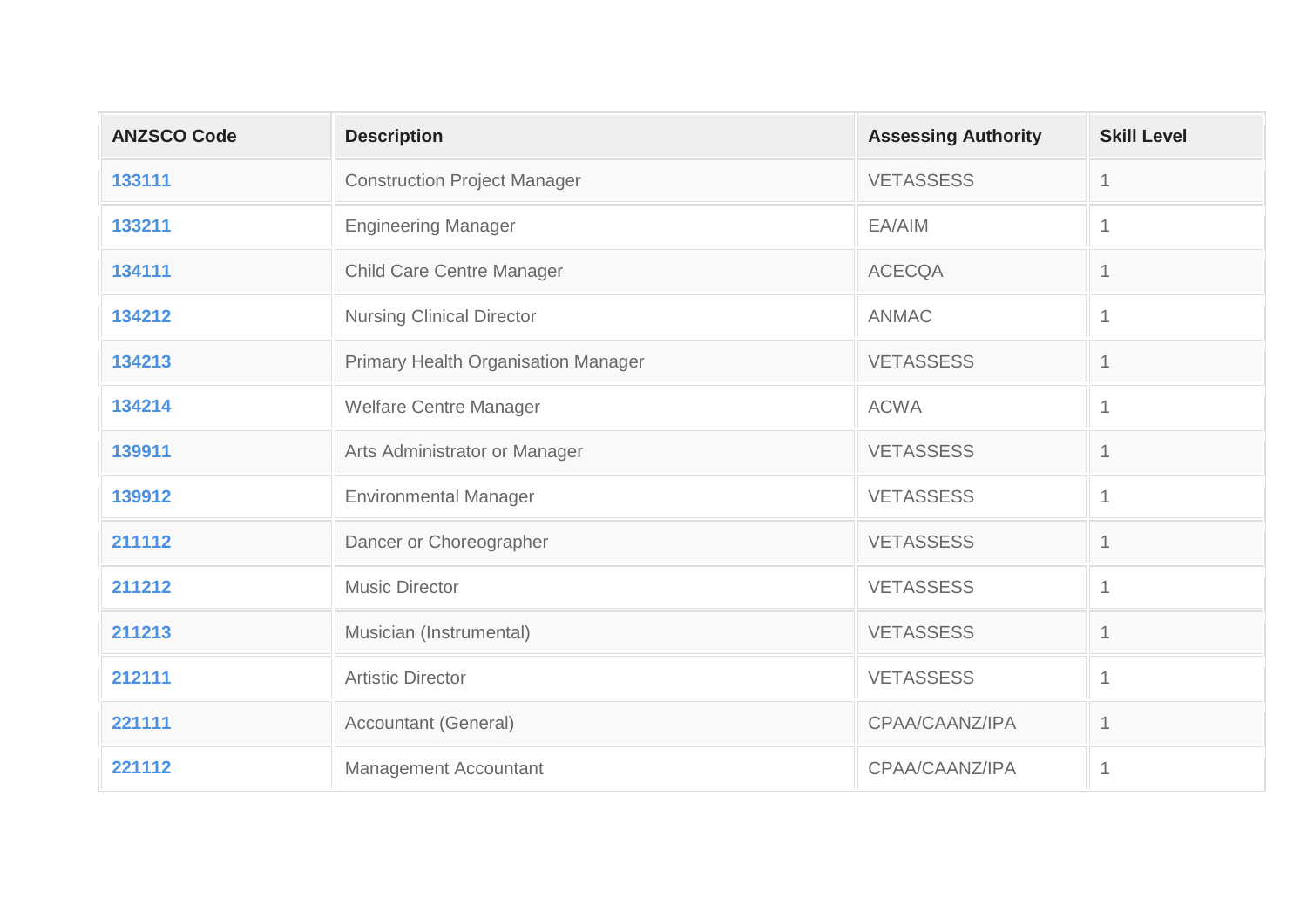| <b>ANZSCO Code</b> | <b>Description</b>             | <b>Assessing Authority</b> | <b>Skill Level</b> |
|--------------------|--------------------------------|----------------------------|--------------------|
| 221113             | <b>Taxation Accountant</b>     | CPAA/CAANZ/IPA             | $\mathbf 1$        |
| 221213             | <b>External Auditor</b>        | CPAA/CAANZ/IPA             | $\mathbf{1}$       |
| 221214             | <b>Internal Auditor</b>        | <b>VETASSESS</b>           | 1                  |
| 224111             | Actuary                        | <b>VETASSESS</b>           | $\mathbf{1}$       |
| 224113             | Statistician                   | <b>VETASSESS</b>           | 1                  |
| 224311             | Economist                      | <b>VETASSESS</b>           | $\mathbf{1}$       |
| 224511             | <b>Land Economist</b>          | <b>VETASSESS</b>           | $\mathbf 1$        |
| 224512             | Valuer                         | <b>VETASSESS</b>           | $\mathbf{1}$       |
| 224711             | <b>Management Consultant</b>   | <b>VETASSESS</b>           | 1                  |
| 232111             | Architect                      | <b>AACA</b>                | $\mathbf 1$        |
| 232112             | Landscape Architect            | <b>VETASSESS</b>           | $\mathbf 1$        |
| 232212             | Surveyor                       | <b>SSSI</b>                | $\mathbf{1}$       |
| 232213             | Cartographer                   | <b>VETASSESS</b>           | $\mathbf 1$        |
| 232214             | <b>Other Spatial Scientist</b> | <b>VETASSESS</b>           | $\mathbf{1}$       |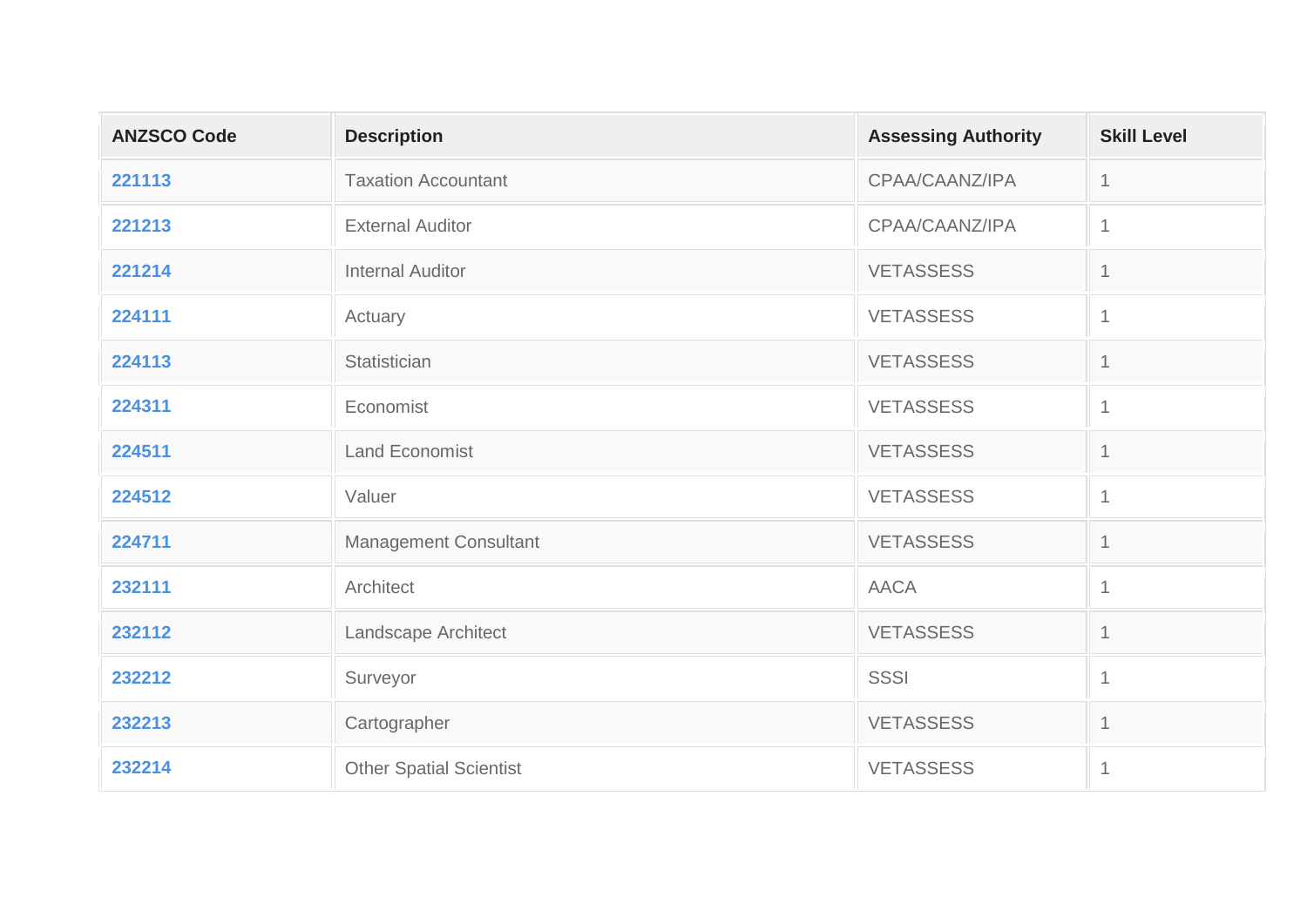| <b>ANZSCO Code</b> | <b>Description</b>                    | <b>Assessing Authority</b> | <b>Skill Level</b> |
|--------------------|---------------------------------------|----------------------------|--------------------|
| 233111             | <b>Chemical Engineer</b>              | EA                         | $\mathbf{1}$       |
| 233112             | <b>Materials Engineer</b>             | EA                         | $\mathbf{1}$       |
| 233211             | Civil Engineer                        | EA                         | $\mathbf 1$        |
| 233212             | <b>Geotechnical Engineer</b>          | EA                         | $\mathbf{1}$       |
| 233213             | <b>Quantity Surveyor</b>              | <b>AIQS</b>                | $\mathbf 1$        |
| 233214             | <b>Structural Engineer</b>            | EA                         | $\mathbf{1}$       |
| 233215             | <b>Transport Engineer</b>             | EA                         | $\mathbf{1}$       |
| 233311             | <b>Electrical Engineer</b>            | EA                         | $\mathbf{1}$       |
| 233411             | <b>Electronics Engineer</b>           | EA                         | $\mathbf 1$        |
| 233511             | <b>Industrial Engineer</b>            | EA                         | $\mathbf{1}$       |
| 233512             | <b>Mechanical Engineer</b>            | EA                         | $\mathbf{1}$       |
| 233513             | <b>Production or Plant Engineer</b>   | EA                         | $\mathbf{1}$       |
| 233611             | Mining Engineer (excluding Petroleum) | EA                         | $\mathbf{1}$       |
| 233612             | Petroleum Engineer                    | EA                         | $\mathbf{1}$       |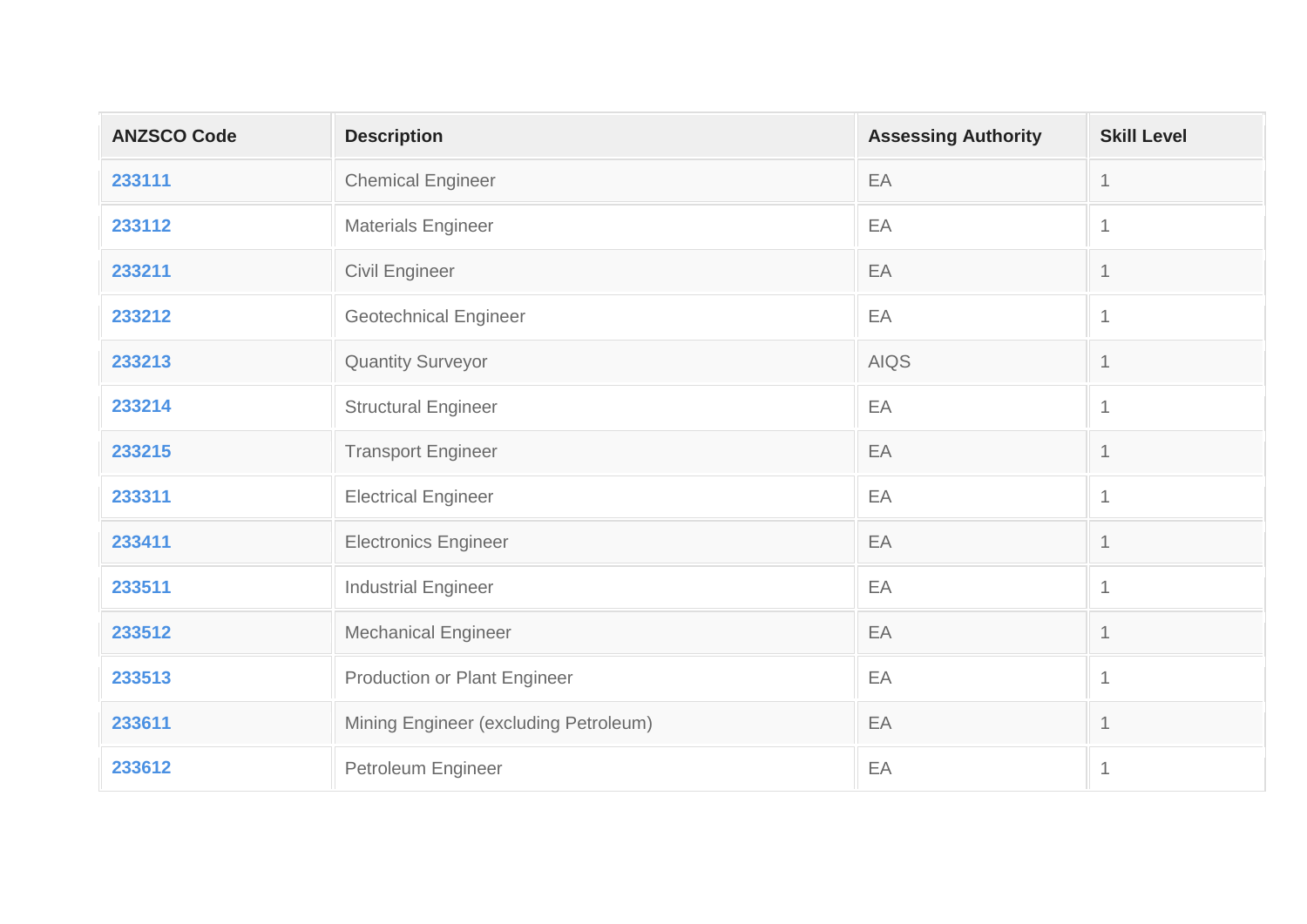| <b>ANZSCO Code</b> | <b>Description</b>                      | <b>Assessing Authority</b> | <b>Skill Level</b>       |
|--------------------|-----------------------------------------|----------------------------|--------------------------|
| 233911             | <b>Aeronautical Engineer</b>            | EA                         | $\mathbf 1$              |
| 233912             | <b>Agricultural Engineer</b>            | EA                         | $\mathbf{1}$             |
| 233913             | <b>Biomedical Engineer</b>              | EA                         | 1                        |
| 233914             | <b>Engineering Technologist</b>         | EA                         | 1                        |
| 233915             | <b>Environmental Engineer</b>           | EA                         | $\overline{\mathcal{L}}$ |
| 233916             | Naval Architect / Marine Designer       | EA                         | $\mathbf{1}$             |
| 233999             | <b>Engineering Professionals nec</b>    | EA                         | 1                        |
| 234111             | <b>Agricultural Consultant</b>          | <b>VETASSESS</b>           | $\mathbf{1}$             |
| 234112             | <b>Agricultural Scientist</b>           | <b>VETASSESS</b>           | 1                        |
| 234113             | <b>Forester / Forest Scientist</b>      | <b>VETASSESS</b>           | $\mathbf 1$              |
| 234211             | Chemist                                 | <b>VETASSESS</b>           | $\mathbf 1$              |
| 234212             | Food Technologist                       | <b>VETASSESS</b>           | $\mathbf{1}$             |
| 234312             | <b>Environmental Consultant</b>         | <b>VETASSESS</b>           | $\mathbf 1$              |
| 234313             | <b>Environmental Research Scientist</b> | <b>VETASSESS</b>           | $\mathbf{1}$             |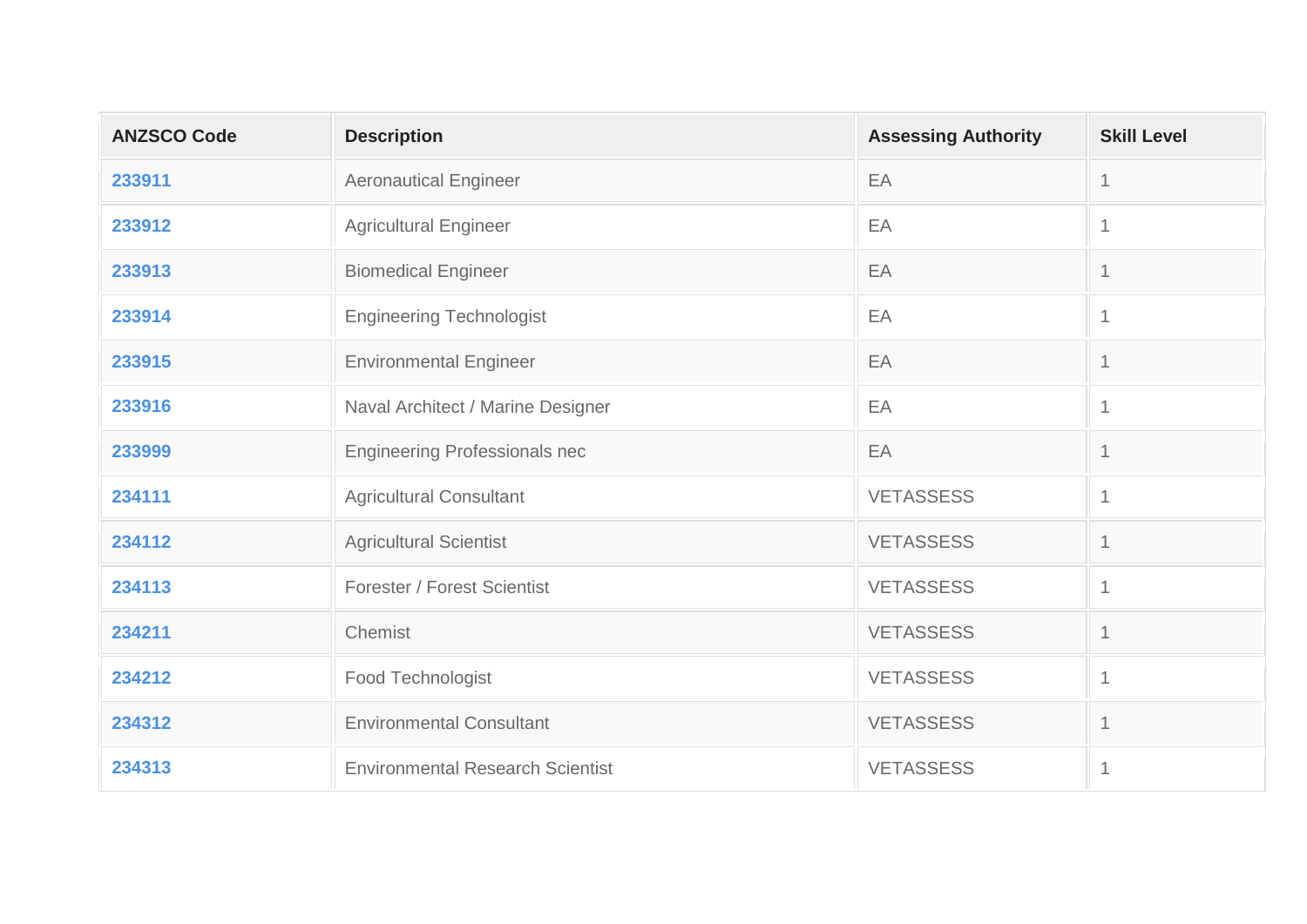| <b>ANZSCO Code</b> | <b>Description</b>                  | <b>Assessing Authority</b> | <b>Skill Level</b> |
|--------------------|-------------------------------------|----------------------------|--------------------|
| 234399             | <b>Environmental Scientists nec</b> | <b>VETASSESS</b>           | 1                  |
| 234412             | Geophysicist                        | <b>VETASSESS</b>           | 1                  |
| 234413             | Hydrogeologist                      | <b>VETASSESS</b>           |                    |
| 234511             | Life Scientist (General)            | <b>VETASSESS</b>           | 1                  |
| 234513             | <b>Biochemist</b>                   | <b>VETASSESS</b>           | 1                  |
| 234514             | Biotechnologist                     | <b>VETASSESS</b>           | 1                  |
| 234515             | <b>Botanist</b>                     | <b>VETASSESS</b>           | $\mathbf 1$        |
| 234516             | Marine Biologist                    | <b>VETASSESS</b>           | $\overline{1}$     |
| 234517             | Microbiologist                      | <b>VETASSESS</b>           | 1                  |
| 234518             | Zoologist                           | <b>VETASSESS</b>           | $\overline{1}$     |
| 234599             | Life Scientists nec                 | <b>VETASSESS</b>           | $\mathbf 1$        |
| 234611             | <b>Medical Laboratory Scientist</b> | <b>AIMS</b>                | $\mathbf 1$        |
| 234711             | Veterinarian                        | <b>AVBC</b>                | 1                  |
| 234911             | Conservator                         | <b>VETASSESS</b>           | 1                  |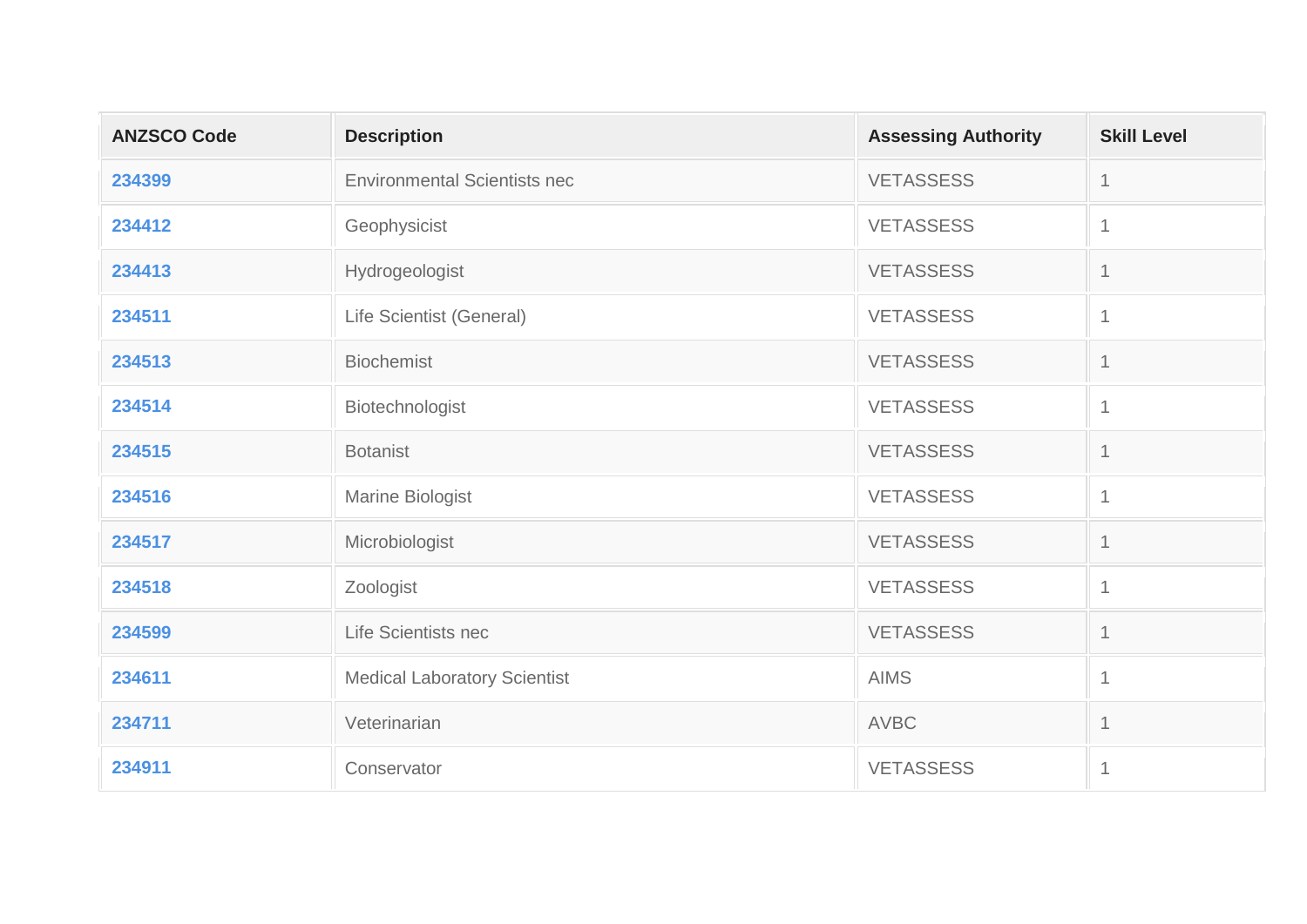| <b>ANZSCO Code</b> | <b>Description</b>                             | <b>Assessing Authority</b> | <b>Skill Level</b> |
|--------------------|------------------------------------------------|----------------------------|--------------------|
| 234912             | Metallurgist                                   | <b>VETASSESS</b>           | -1                 |
| 234913             | Meteorologist                                  | <b>VETASSESS</b>           | 1                  |
| 234914             | Physicist                                      | <b>VETASSESS/ACPSEM</b>    | 1                  |
| 234999             | Natural and Physical Science Professionals nec | <b>VETASSESS</b>           | 1                  |
| 241111             | Early Childhood (Pre-primary School) Teacher   | <b>AITSL</b>               |                    |
| 241411             | Secondary School Teacher                       | <b>AITSL</b>               | 1                  |
| 241511             | <b>Special Needs Teacher</b>                   | <b>AITSL</b>               |                    |
| 241512             | Teacher of the Hearing Impaired                | <b>AITSL</b>               | $\overline{1}$     |
| 241513             | Teacher of the Sight Impaired                  | <b>AITSL</b>               |                    |
| 241599             | <b>Special Education Teachers nec</b>          | <b>AITSL</b>               | 1                  |
| 242111             | University Lecturer                            | <b>VETASSESS</b>           | $\mathbf 1$        |
| 251211             | Medical Diagnostic Radiographer                | <b>ASMIRT</b>              | 1                  |
| 251212             | <b>Medical Radiation Therapist</b>             | <b>ASMIRT</b>              |                    |
| 251213             | <b>Nuclear Medicine Technologist</b>           | <b>ANZSNM</b>              | 1                  |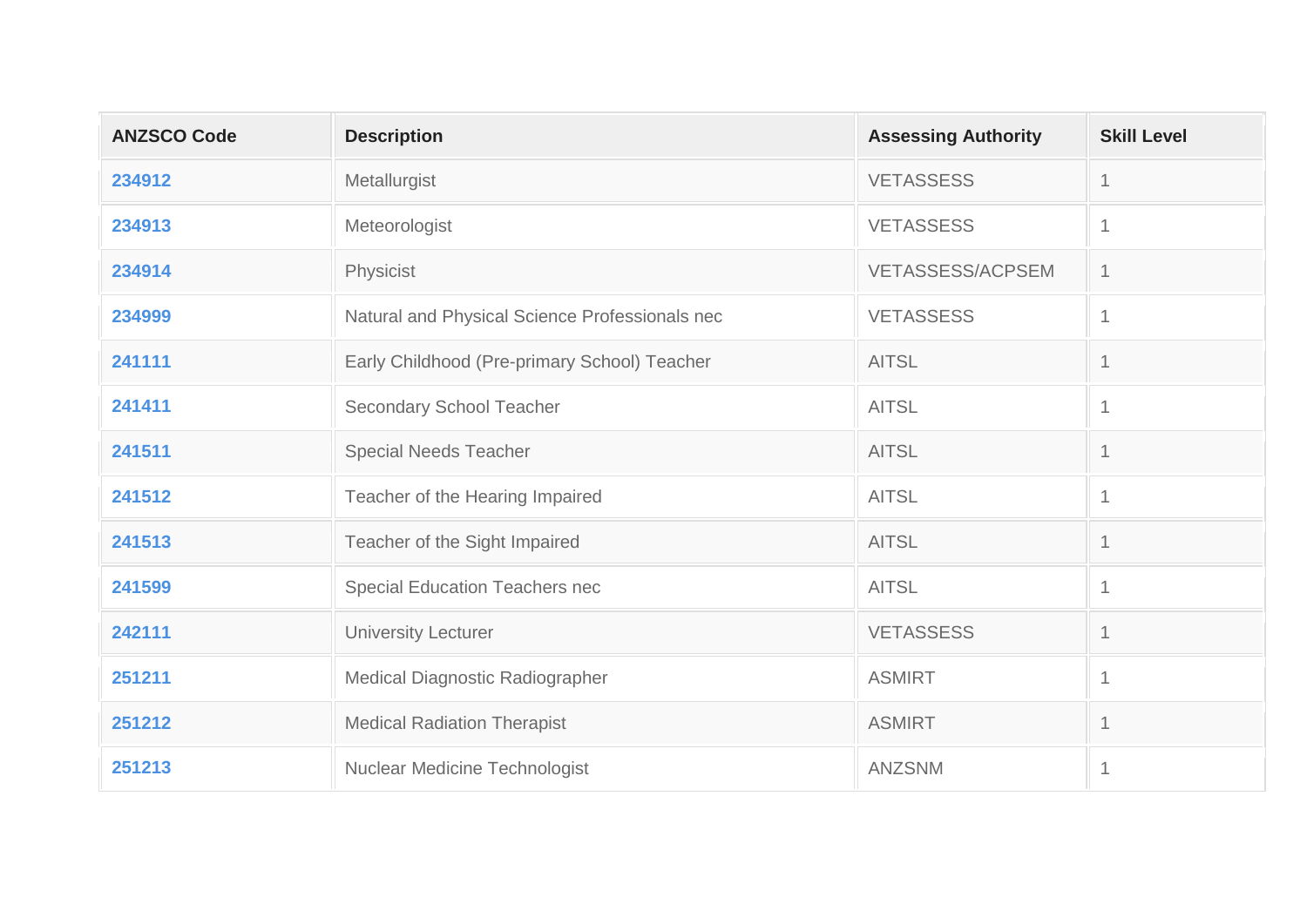| <b>ANZSCO Code</b> | <b>Description</b>                             | <b>Assessing Authority</b> | <b>Skill Level</b> |
|--------------------|------------------------------------------------|----------------------------|--------------------|
| 251214             | Sonographer                                    | <b>ASMIRT</b>              | $\mathbf{1}$       |
| 251411             | Optometrist                                    | <b>OCANZ</b>               | $\mathbf{1}$       |
| 251912             | <b>Orthotist or Prosthetist</b>                | <b>AOPA</b>                | $\mathbf 1$        |
| 252111             | Chiropractor                                   | <b>CCEA</b>                | $\mathbf{1}$       |
| 252112             | Osteopath                                      | <b>AOAC</b>                | $\mathbf 1$        |
| 252411             | <b>Occupational Therapist</b>                  | <b>OTC</b>                 | $\mathbf{1}$       |
| 252511             | Physiotherapist                                | <b>APC</b>                 | $\mathbf{1}$       |
| 252611             | Podiatrist                                     | PodBA                      | $\mathbf{1}$       |
| 252711             | Audiologist                                    | <b>VETASSESS</b>           | $\mathbf 1$        |
| 252712             | Speech Pathologist / Speech Language Therapist | <b>SPA</b>                 | $\mathbf{1}$       |
| 253111             | <b>General Practitioner</b>                    | <b>MedBA</b>               | $\mathbf{1}$       |
| 253311             | Specialist Physician (General Medicine)        | MedBA                      | $\mathbf{1}$       |
| 253312             | Cardiologist                                   | <b>MedBA</b>               | $\mathbf{1}$       |
| 253313             | <b>Clinical Haematologist</b>                  | <b>MedBA</b>               | $\mathbf{1}$       |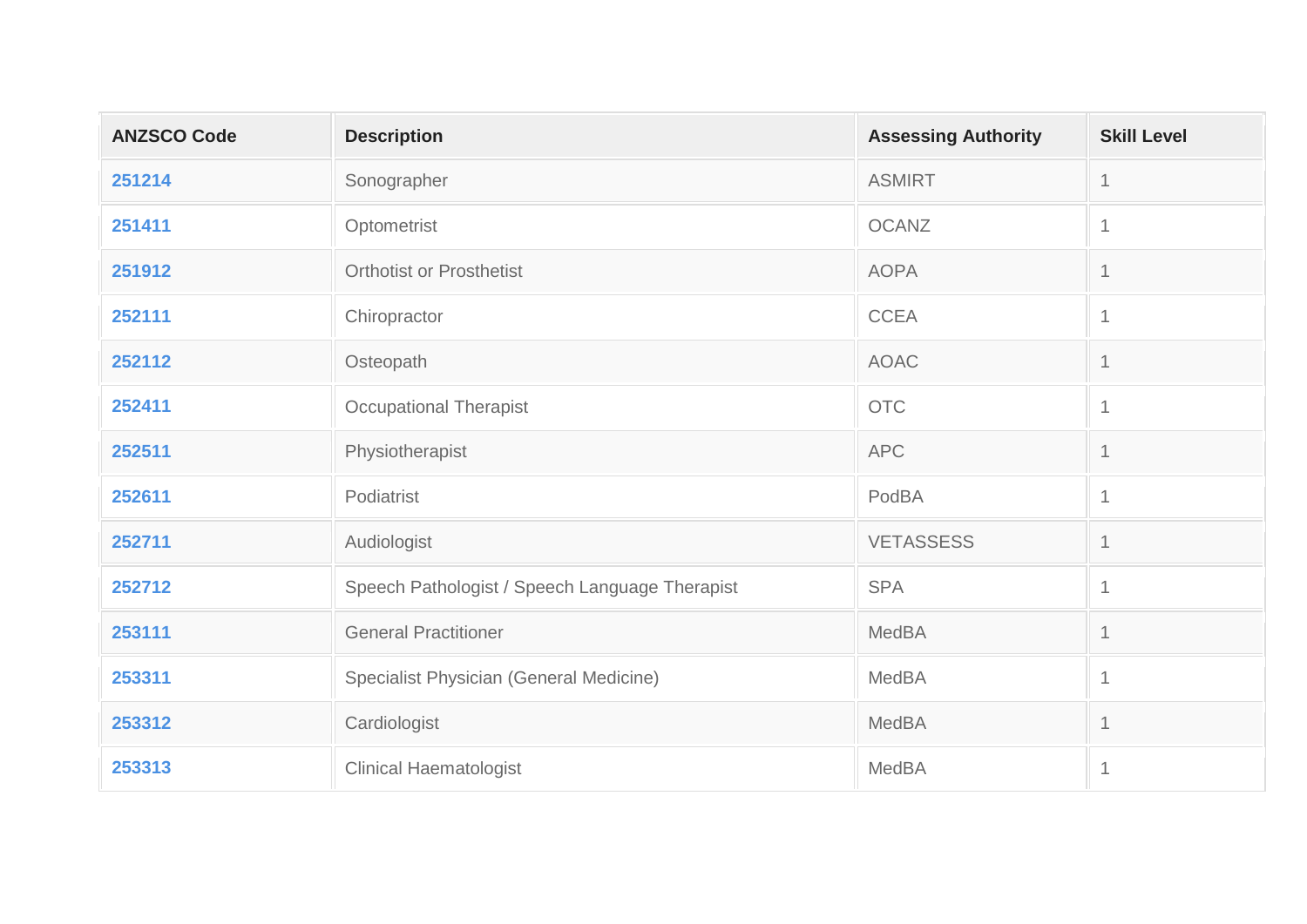| <b>ANZSCO Code</b> | <b>Description</b>                  | <b>Assessing Authority</b> | <b>Skill Level</b> |
|--------------------|-------------------------------------|----------------------------|--------------------|
| 253314             | <b>Medical Oncologist</b>           | <b>MedBA</b>               | $\mathbf 1$        |
| 253315             | Endocrinologist                     | <b>MedBA</b>               | $\mathbf 1$        |
| 253316             | Gastroenterologist                  | MedBA                      | $\mathbf 1$        |
| 253317             | <b>Intensive Care Specialist</b>    | MedBA                      | $\mathbf 1$        |
| 253318             | Neurologist                         | MedBA                      | $\mathbf 1$        |
| 253321             | Paediatrician                       | MedBA                      | $\mathbf 1$        |
| 253322             | <b>Renal Medicine Specialist</b>    | MedBA                      | $\mathbf{1}$       |
| 253323             | Rheumatologist                      | <b>MedBA</b>               | $\mathbf{1}$       |
| 253324             | <b>Thoracic Medicine Specialist</b> | <b>MedBA</b>               | $\mathbf 1$        |
| 253399             | Specialist Physicians nec           | <b>MedBA</b>               | $\mathbf{1}$       |
| 253411             | Psychiatrist                        | MedBA                      | $\mathbf 1$        |
| 253511             | Surgeon (General)                   | <b>MedBA</b>               | $\mathbf{1}$       |
| 253512             | Cardiothoracic Surgeon              | MedBA                      | $\mathbf 1$        |
| 253513             | Neurosurgeon                        | MedBA                      | $\mathbf 1$        |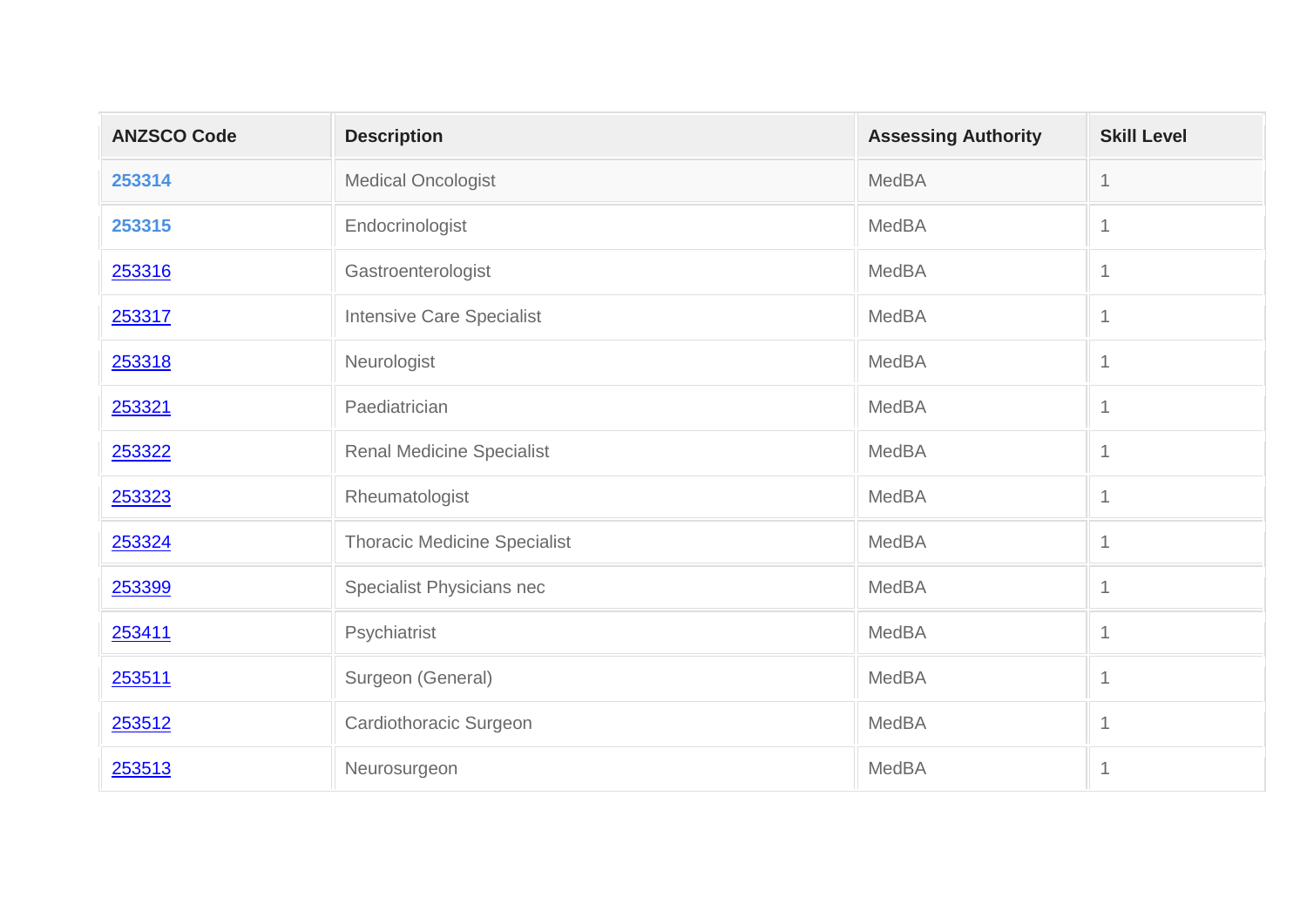| <b>ANZSCO Code</b> | <b>Description</b>                        | <b>Assessing Authority</b> | <b>Skill Level</b> |
|--------------------|-------------------------------------------|----------------------------|--------------------|
| 253514             | <b>Orthopaedic Surgeon</b>                | MedBA                      | $\mathbf 1$        |
| 253515             | Otorhinolaryngologist                     | <b>MedBA</b>               | $\mathbf 1$        |
| 253516             | Paediatric Surgeon                        | MedBA                      | $\mathbf 1$        |
| 253517             | Plastic and Reconstructive Surgeon        | <b>MedBA</b>               | $\mathbf 1$        |
| 253518             | Urologist                                 | <b>MedBA</b>               | $\mathbf 1$        |
| 253521             | Vascular Surgeon                          | <b>MedBA</b>               | $\mathbf 1$        |
| 253911             | Dermatologist                             | MedBA                      | $\mathbf{1}$       |
| 253912             | <b>Emergency Medicine Specialist</b>      | <b>MedBA</b>               | $\mathbf 1$        |
| 253913             | Obstetrician and Gynaecologist            | <b>MedBA</b>               | $\mathbf 1$        |
| 253914             | Ophthalmologist                           | <b>MedBA</b>               | $\mathbf 1$        |
| 253915             | Pathologist                               | <b>MedBA</b>               | $\mathbf 1$        |
| 253917             | Diagnostic and Interventional Radiologist | <b>MedBA</b>               | $\mathbf{1}$       |
| 253918             | Radiation Oncologist                      | <b>MedBA</b>               | $\mathbf 1$        |
| 253999             | <b>Medical Practitioners nec</b>          | <b>MedBA</b>               | $\mathbf 1$        |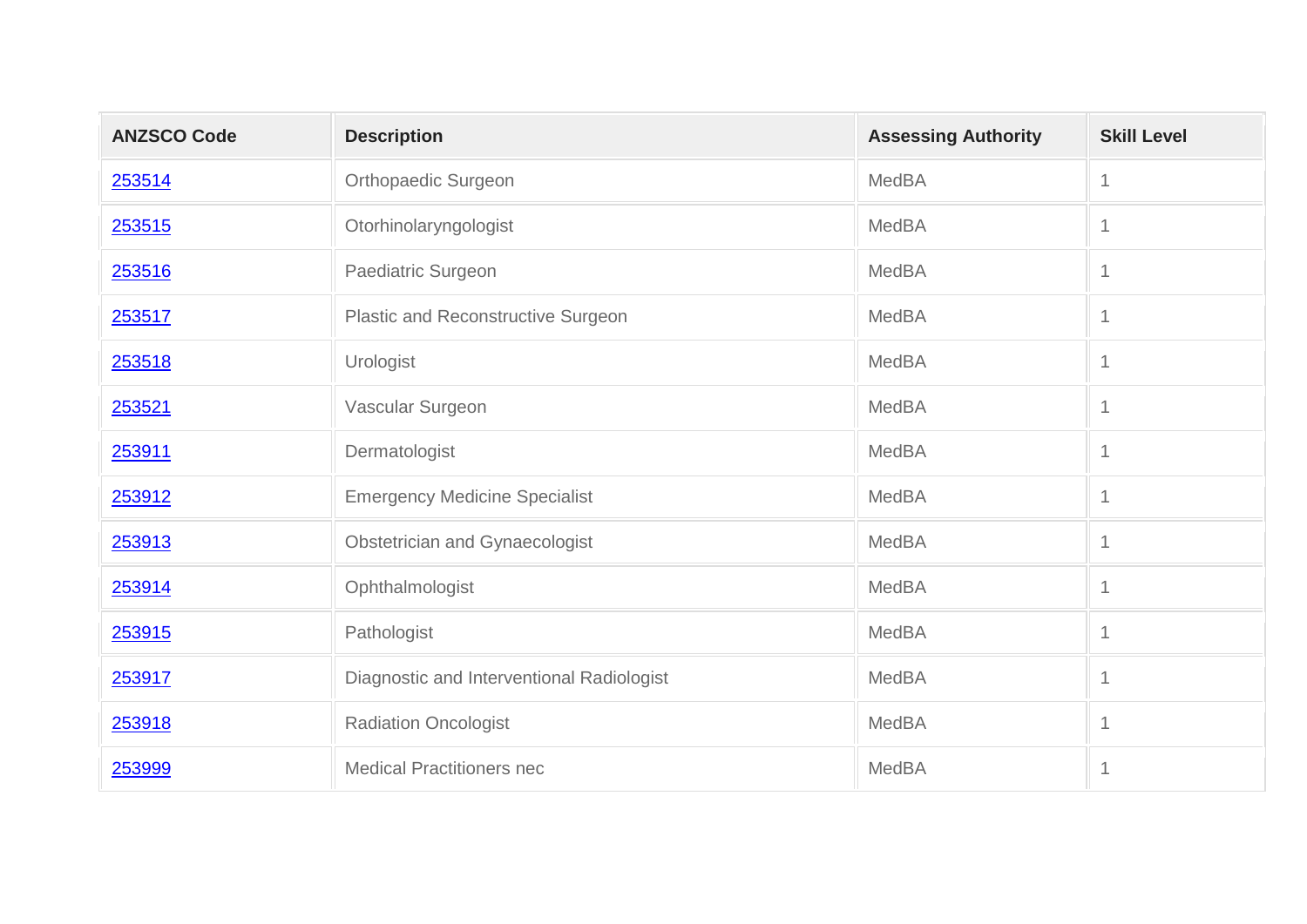| <b>ANZSCO Code</b> | <b>Description</b>                               | <b>Assessing Authority</b> | <b>Skill Level</b> |
|--------------------|--------------------------------------------------|----------------------------|--------------------|
| 254111             | Midwife                                          | <b>ANMAC</b>               | -1                 |
| 254411             | <b>Nurse Practitioner</b>                        | <b>ANMAC</b>               | -1                 |
| 254412             | Registered Nurse (Aged Care)                     | <b>ANMAC</b>               |                    |
| 254413             | Registered Nurse (Child and Family Health)       | <b>ANMAC</b>               | 1                  |
| 254414             | Registered Nurse (Community Health)              | <b>ANMAC</b>               |                    |
| 254415             | Registered Nurse (Critical Care and Emergency)   | <b>ANMAC</b>               | 1                  |
| 254416             | Registered Nurse (Developmental Disability)      | <b>ANMAC</b>               |                    |
| 254417             | Registered Nurse (Disability and Rehabilitation) | <b>ANMAC</b>               | 1                  |
| 254418             | <b>Registered Nurse (Medical)</b>                | <b>ANMAC</b>               | 1                  |
| 254421             | Registered Nurse (Medical Practice)              | <b>ANMAC</b>               | $\mathbf 1$        |
| 254422             | Registered Nurse (Mental Health)                 | <b>ANMAC</b>               | 1                  |
| 254423             | <b>Registered Nurse (Perioperative)</b>          | <b>ANMAC</b>               | 1                  |
| 254424             | <b>Registered Nurse (Surgical)</b>               | <b>ANMAC</b>               | 1                  |
| 254425             | <b>Registered Nurse (Paediatrics)</b>            | <b>ANMAC</b>               | 1                  |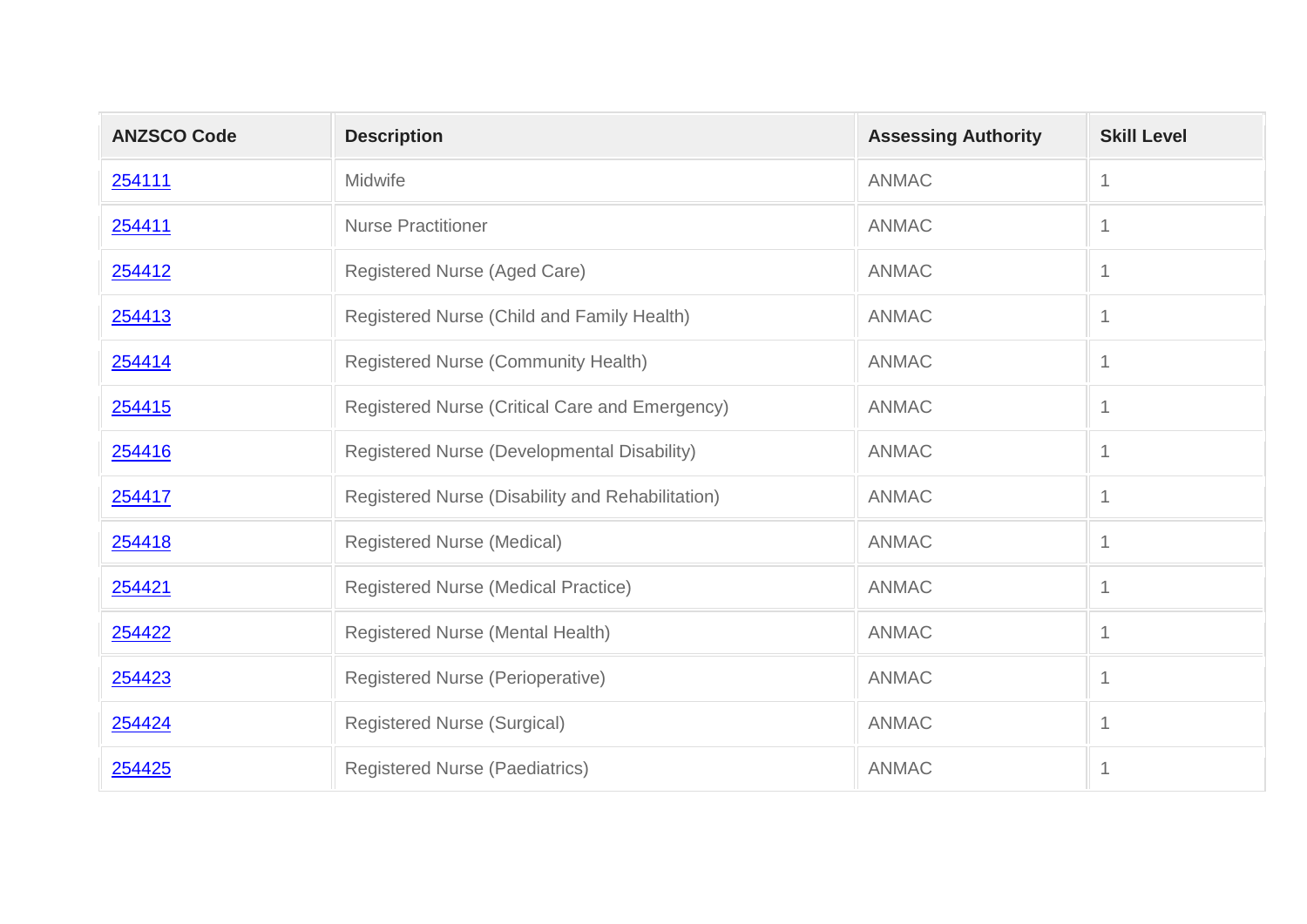| <b>ANZSCO Code</b> | <b>Description</b>                           | <b>Assessing Authority</b> | <b>Skill Level</b> |
|--------------------|----------------------------------------------|----------------------------|--------------------|
| 254499             | Registered Nurses nec                        | <b>ANMAC</b>               | $\mathbf{1}$       |
| 261111             | <b>ICT Business Analyst</b>                  | <b>ACS</b>                 | $\mathbf 1$        |
| 261112             | <b>Systems Analyst</b>                       | <b>ACS</b>                 | $\mathbf 1$        |
| 261211             | Multimedia Specialist                        | <b>ACS</b>                 | $\mathbf 1$        |
| 261311             | <b>Analyst Programmer</b>                    | <b>ACS</b>                 | $\mathbf 1$        |
| 261312             | Developer Programmer                         | <b>ACS</b>                 | $\mathbf 1$        |
| 261313             | Software Engineer                            | <b>ACS</b>                 | $\mathbf 1$        |
| 261399             | Software and Applications Programmers nec    | <b>ACS</b>                 | $\mathbf{1}$       |
| 262112             | <b>ICT Security Specialist</b>               | <b>ACS</b>                 | $\mathbf 1$        |
| 263111             | <b>Computer Network and Systems Engineer</b> | <b>ACS</b>                 | $\mathbf{1}$       |
| 263311             | <b>Telecommunications Engineer</b>           | EA                         | $\mathbf 1$        |
| 263312             | <b>Telecommunications Network Engineer</b>   | EA                         | $\mathbf{1}$       |
| 271111             | <b>Barrister</b>                             | <b>SLAA</b>                | $\mathbf 1$        |
| 271311             | Solicitor                                    | <b>SLAA</b>                | $\mathbf 1$        |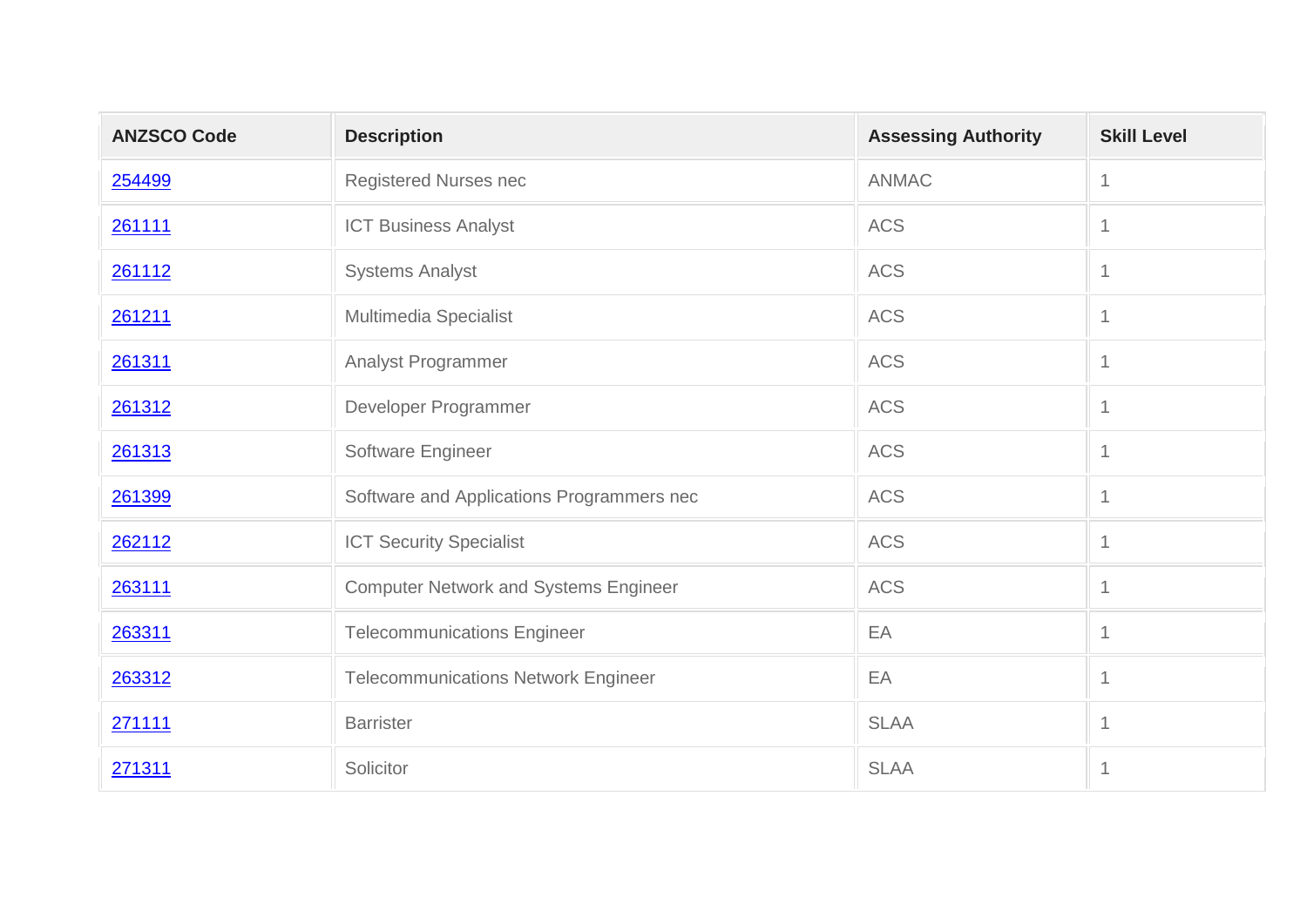| <b>ANZSCO Code</b> | <b>Description</b>                                   | <b>Assessing Authority</b> | <b>Skill Level</b> |
|--------------------|------------------------------------------------------|----------------------------|--------------------|
| 272311             | <b>Clinical Psychologist</b>                         | <b>APS</b>                 | $\mathbf{1}$       |
| 272312             | <b>Educational Psychologist</b>                      | <b>APS</b>                 | $\mathbf{1}$       |
| 272313             | Organisational Psychologist                          | <b>APS</b>                 | $\mathbf 1$        |
| 272399             | Psychologists nec                                    | <b>APS</b>                 | $\mathbf{1}$       |
| 272511             | Social Worker                                        | <b>AASW</b>                | $\mathbf{1}$       |
| 312211             | <b>Civil Engineering Draftsperson</b>                | <b>EA/VETASSESS</b>        | $\overline{2}$     |
| 312212             | <b>Civil Engineering Technician</b>                  | <b>VETASSESS</b>           | $\overline{2}$     |
| 312311             | <b>Electrical Engineering Draftsperson</b>           | EA                         | 2                  |
| 312312             | <b>Electrical Engineering Technician</b>             | <b>TRA</b>                 | $\overline{2}$     |
| 313211             | Radiocommunications Technician                       | <b>TRA</b>                 | $\overline{2}$     |
| 313212             | <b>Telecommunications Field Engineer</b>             | EA                         | $\overline{2}$     |
| 313213             | <b>Telecommunications Network Planner</b>            | EA                         | 2                  |
| 313214             | Telecommunications Technical Officer or Technologist | EA                         | $\overline{2}$     |
| 321111             | <b>Automotive Electrician</b>                        | <b>TRA</b>                 | 3                  |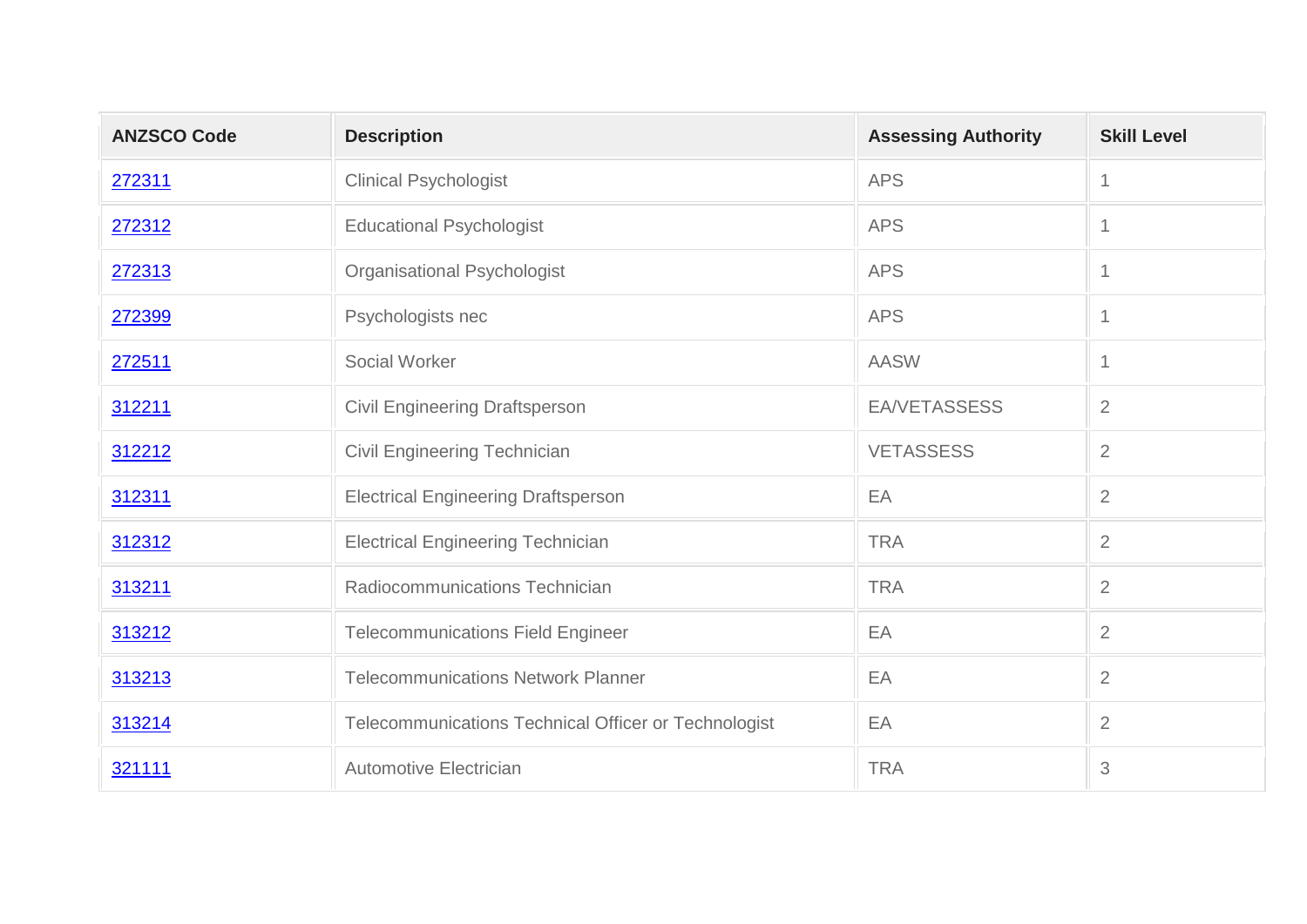| <b>ANZSCO Code</b> | <b>Description</b>                       | <b>Assessing Authority</b> | <b>Skill Level</b> |
|--------------------|------------------------------------------|----------------------------|--------------------|
| 321211             | Motor Mechanic (General)                 | <b>TRA</b>                 | $\mathfrak{S}$     |
| 321212             | <b>Diesel Motor Mechanic</b>             | <b>TRA</b>                 | 3                  |
| 321213             | Motorcycle Mechanic                      | <b>TRA</b>                 | 3                  |
| 321214             | <b>Small Engine Mechanic</b>             | <b>TRA</b>                 | 3                  |
| 322211             | <b>Sheetmetal Trades Worker</b>          | <b>TRA</b>                 | $\mathfrak{S}$     |
| 322311             | <b>Metal Fabricator</b>                  | <b>TRA</b>                 | 3                  |
| 322312             | Pressure Welder                          | <b>TRA</b>                 | 3                  |
| 322313             | Welder (First Class) (Aus) / Welder (NZ) | <b>TRA</b>                 | 3                  |
| 323211             | Fitter (General)                         | <b>TRA</b>                 | $\mathfrak 3$      |
| 323212             | <b>Fitter and Turner</b>                 | <b>TRA</b>                 | 3                  |
| 323213             | Fitter-Welder                            | <b>TRA</b>                 | 3                  |
| 323214             | Metal Machinist (First Class)            | <b>TRA</b>                 | 3                  |
| 323313             | Locksmith                                | <b>TRA</b>                 | 3                  |
| 324111             | Panelbeater                              | <b>TRA</b>                 | $\mathfrak{S}$     |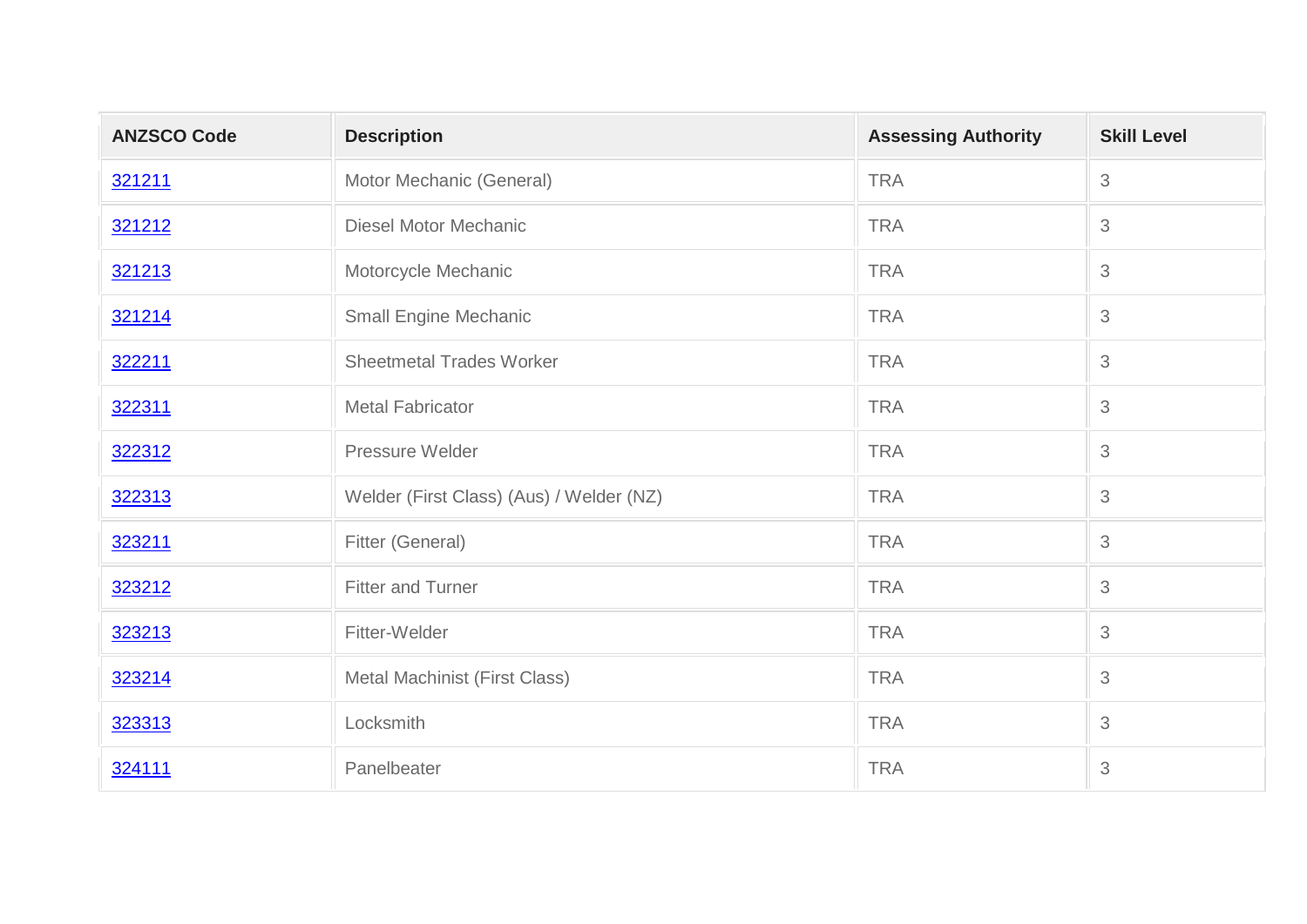| <b>ANZSCO Code</b> | <b>Description</b>                              | <b>Assessing Authority</b> | <b>Skill Level</b> |
|--------------------|-------------------------------------------------|----------------------------|--------------------|
| 331111             | <b>Bricklayer</b>                               | <b>TRA</b>                 | 3                  |
| 331112             | Stonemason                                      | <b>TRA</b>                 | 3                  |
| 331211             | Carpenter and Joiner                            | <b>TRA</b>                 | 3                  |
| 331212             | Carpenter                                       | <b>TRA</b>                 | 3                  |
| 331213             | Joiner                                          | <b>TRA</b>                 | 3                  |
| 332211             | <b>Painting Trades Worker</b>                   | <b>TRA</b>                 | 3                  |
| 333111             | Glazier                                         | <b>TRA</b>                 | 3                  |
| 333211             | <b>Fibrous Plasterer</b>                        | <b>TRA</b>                 | 3                  |
| 333212             | <b>Solid Plasterer</b>                          | <b>TRA</b>                 | 3                  |
| 333411             | Wall and Floor Tiler                            | <b>TRA</b>                 | 3                  |
| 334111             | Plumber (General)                               | <b>TRA</b>                 | 3                  |
| 334112             | Airconditioning and Mechanical Services Plumber | <b>TRA</b>                 | 3                  |
| 334113             | Drainer / Drainlayer                            | <b>TRA</b>                 | 3                  |
| 334114             | Gasfitter                                       | <b>TRA</b>                 | 3                  |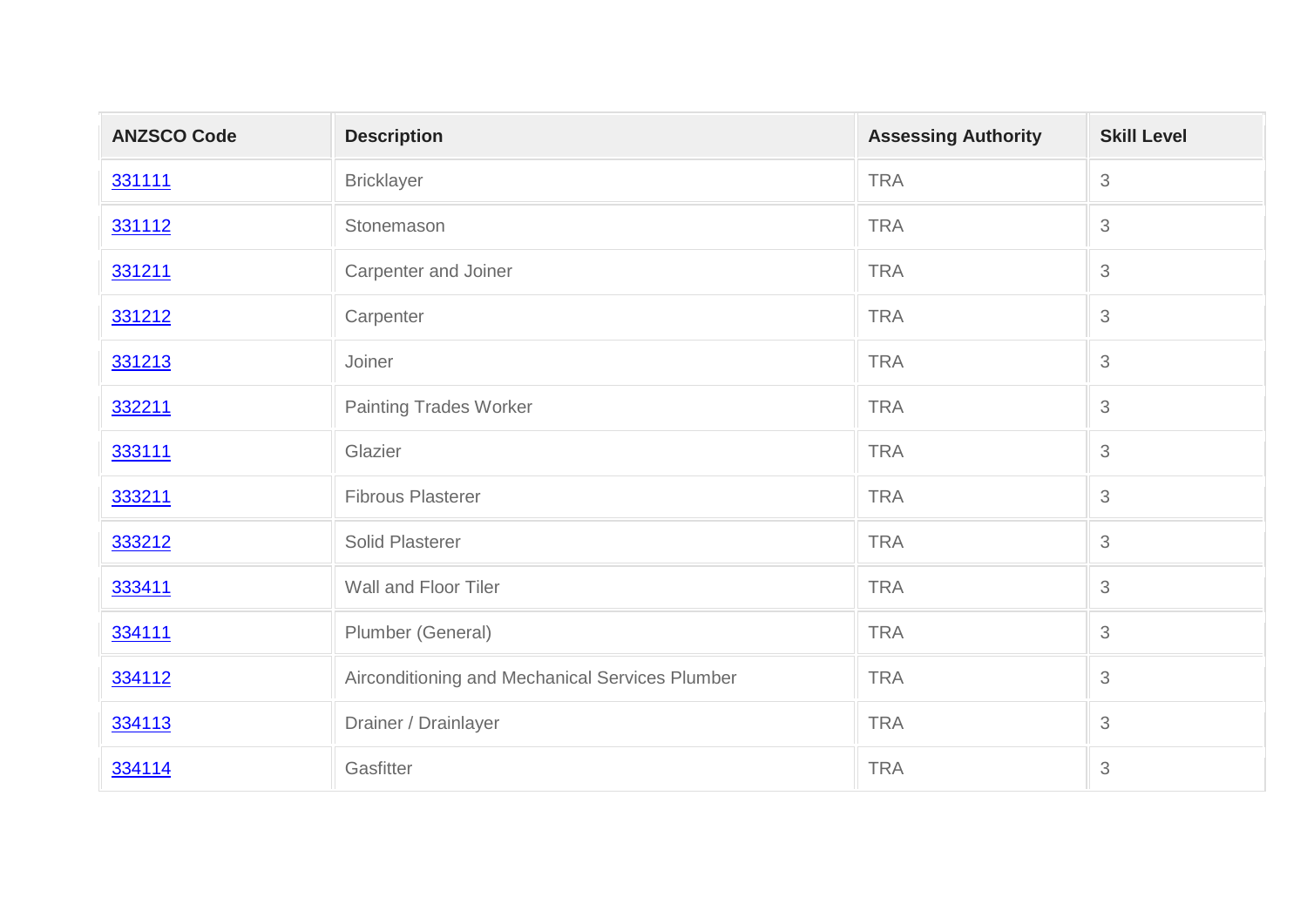| <b>ANZSCO Code</b> | <b>Description</b>                                  | <b>Assessing Authority</b> | <b>Skill Level</b> |
|--------------------|-----------------------------------------------------|----------------------------|--------------------|
| 334115             | Roof Plumber                                        | <b>TRA</b>                 | $\mathfrak{S}$     |
| 341111             | Electrician (General)                               | <b>TRA</b>                 | 3                  |
| 341112             | Electrician (Special Class)                         | <b>TRA</b>                 | 3                  |
| 341113             | Lift Mechanic                                       | <b>TRA</b>                 | 3                  |
| 342111             | Airconditioning and Refrigeration Mechanic          | <b>TRA</b>                 | 3                  |
| 342212             | <b>Technical Cable Jointer</b>                      | <b>TRA</b>                 | 3                  |
| 342313             | <b>Electronic Equipment Trades Worker</b>           | <b>TRA</b>                 | $\mathfrak 3$      |
| 342314             | Electronic Instrument Trades Worker (General)       | <b>TRA</b>                 | 3                  |
| 342315             | Electronic Instrument Trades Worker (Special Class) | <b>TRA</b>                 | 3                  |
| 351311             | Chef                                                | <b>TRA</b>                 | $\overline{2}$     |
| 361112             | <b>Horse Trainer</b>                                | <b>TRA</b>                 | 3                  |
| 394111             | Cabinetmaker                                        | <b>TRA</b>                 | 3                  |
| 399111             | <b>Boat Builder and Repairer</b>                    | <b>TRA</b>                 | 3                  |
| 399112             | Shipwright                                          | <b>TRA</b>                 | 3                  |